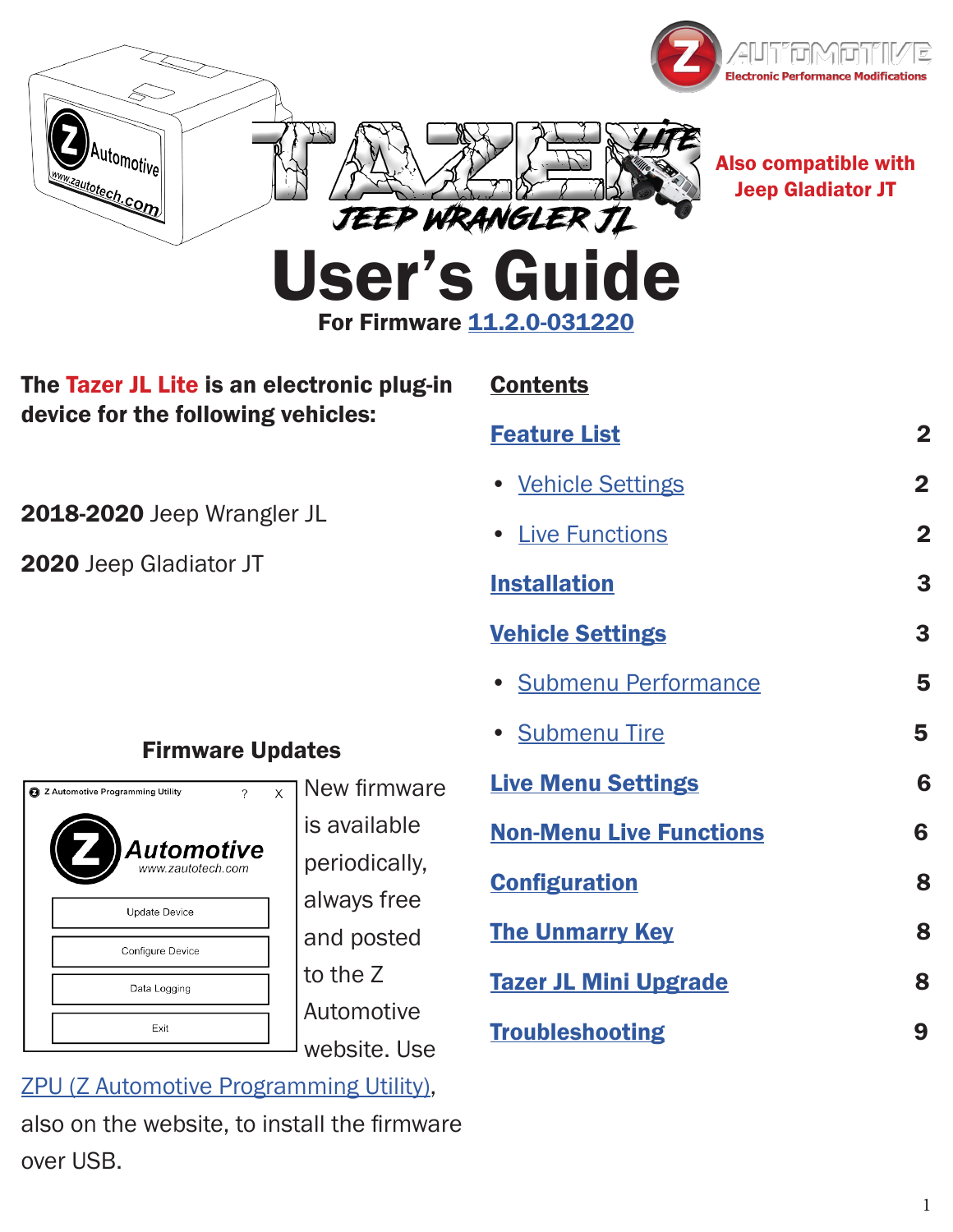

# Feature List

#### Tazer JL Lite features can be broken into two categories:

- <span id="page-1-0"></span>• Vehicle Settings are changes made to the Jeep such as tire size, gear ratios or settings which accomodate other upgrades. These changes will continue to operate after the Tazer JL Lite is unplugged.
- Live Functions are operations the Tazer JL Lite performs live, only while it is physically connected.

#### Vehicle Settings

- change tire size
- change gear ratio
- change Transfer Case LOW ratio
- enable/disable TPMS system
- set TPMS pressure warning limit, front and rear, between 25psi and 85psi
- one-touch return-to-stock quick "Unmarry" function returns to stock.

#### Live Functions

- AutoStopStart Disable Tazer JL Lite will **automatically remember** the last state of the auto stop/start system and set it for you the next time you start the vehicle
- disconnect sway bar in 2WD up to 30mph
- Light Show 6 preset and 3 make-your-own light shows that flash all the exterior lights – perfect for car shows/first responders/off-road visibility – controlled from key fob or steering wheel buttons – can be enabled in-motion for use in parades, off-road and for legal police/EMS applications
- Cooldown Mode turn on engine fans on-demand when the ignition is on and the engine is not running
- Line Lock lock the front brakes for an easy burnout
- Rock Crawl lock all four brakes with a steering wheel button combo to hold the vehicle still, especially helpful when off-road
- Winch Mode raise idle RPM to user-selected value between 1250 and 2000 RPM with a button press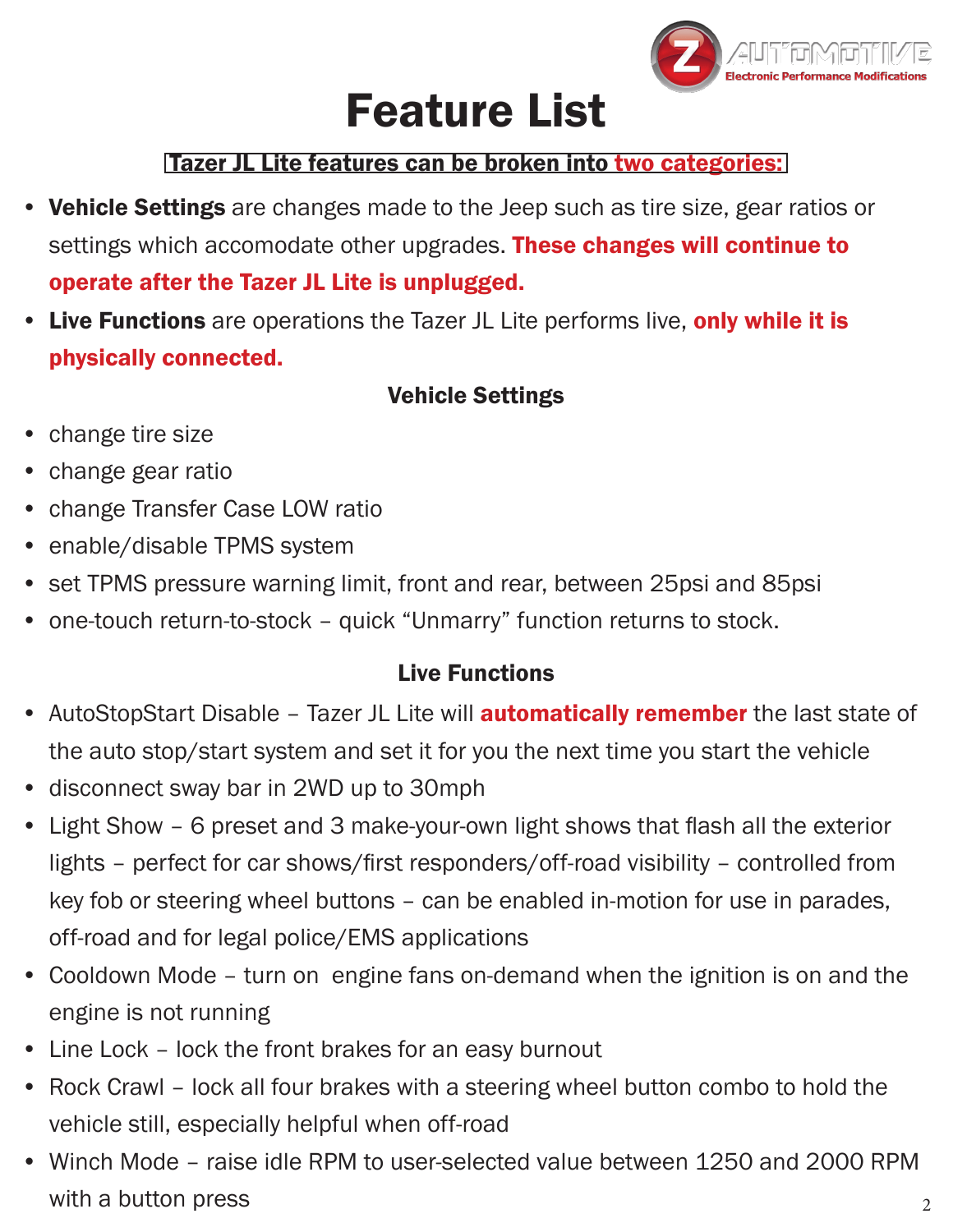

- <span id="page-2-0"></span>• Display DTCs – display Diagnostic Trouble Codes to see why the Check Engine light may be on.
- Clear CELs reset check engine light and DTC codes

# Installation

Installation is a matter of unplugging the SGW module above the OBD2 diagnostic connector and plugging the Tazer JL Lite in its place. Simply locate the SGW and unplug its two connectors by pressing the tab with your index finger and gently pulling straight down on the wires. Plug those two connectors into the Tazer JL Lite.



- The Tazer JL Lite is intended to be left plugged in, as many of its features (Live Functions) only work when installed.
- The Tazer JL Lite should be Unmarried and removed before dealer service.
- The Tazer JL Lite will go to sleep 30 seconds after the Jeep shuts down.
- It does not need to be plugged in for any of the features in the Vehicle Settings to remain operational.



# Vehicle Settings

This section explains how to use the Tazer JL Lite to change the vehicle settings for feature activation.

#### Menu Navigation

• For all functions involving the dash (EVIC) display, the EVIC screen first needs to be in a state where it's showing the AUDIO screen. Use the left and up/down arrows to set the EVIC

display like this. One the display is in this state, press and hold the steering wheel LEFT ARROW, and tap the Cruise "CANCEL" button to enter the settings menu. Pressing LEFT ARROW and CANCEL will advance through the menu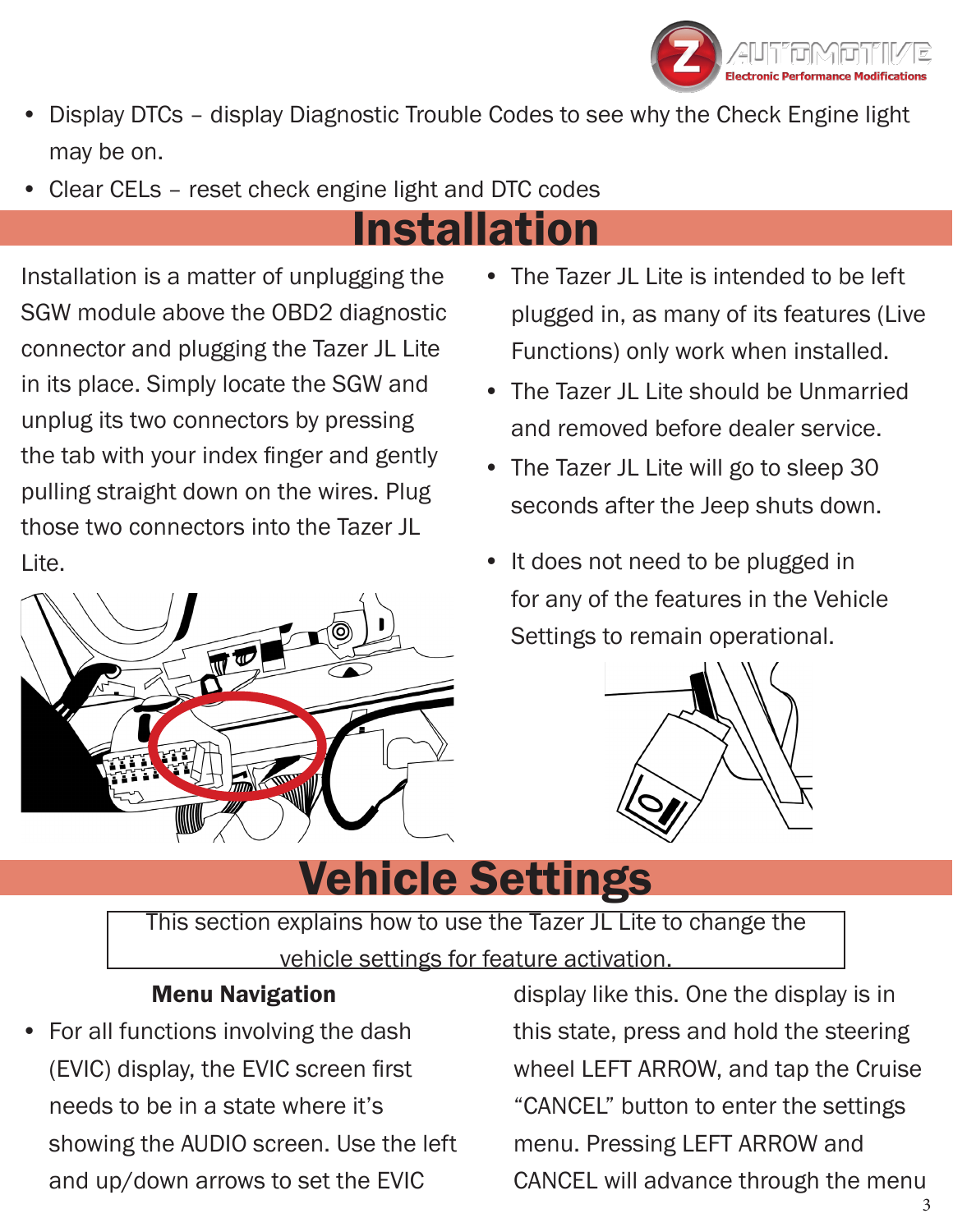

items. To change/select a setting, press and hold LEFT ARROW and tap the Cruise "ON/OFF" (center) button.

- Advance through the menu slowly.
- You can exit the menu quickly and safely by holding the left arrow and

pressing the cruise RES button.

• If the text is overwritten by another message, press the left arrow and the display will revert back to the Audio display.

If you made any changes in the setup menu, be sure to scroll to "full reboot?" and "select" it. This step is critical after changing settings, or you may find that the dash doesn't shut down, which can result in a dead battery.

Some settings require two sleep/wake cycles. The quickest way to do this is to turn the ignition off, leave the car, close the driver's door and walk away with the key. Wait about 60 seconds AFTER the dash goes dark, then re-enter. Do this twice.

#### Exit the menu quickly and safely by HOLDING the LEFT ARROW and TAPPING the Cruise "RES" button.

The setup menu is accessed with the ignition ON but engine NOT running. The menu items are listed in the order in which they will display.

- Light Shows: Activate pre-programmed and custom light shows, even when the engine isn't running.
- Clear CELs: Clear the check engine light and diagnostic codes stored in the PCM, TCM, ABS, and AWD modules.
- Display DTCs: Cycles through Diagnostic Trouble Codes
- Marry/Unmarry: To advance to any of the vehicle settings, you will first need to "Marry" the Tazer JL Lite to the vehicle. When you select this option, the Tazer JL Lite will download your car's **current** (presumably stock) settings. This should take around 15 seconds. Do not disturb this process. Once complete, you will be able to advance to the **Settings** choices.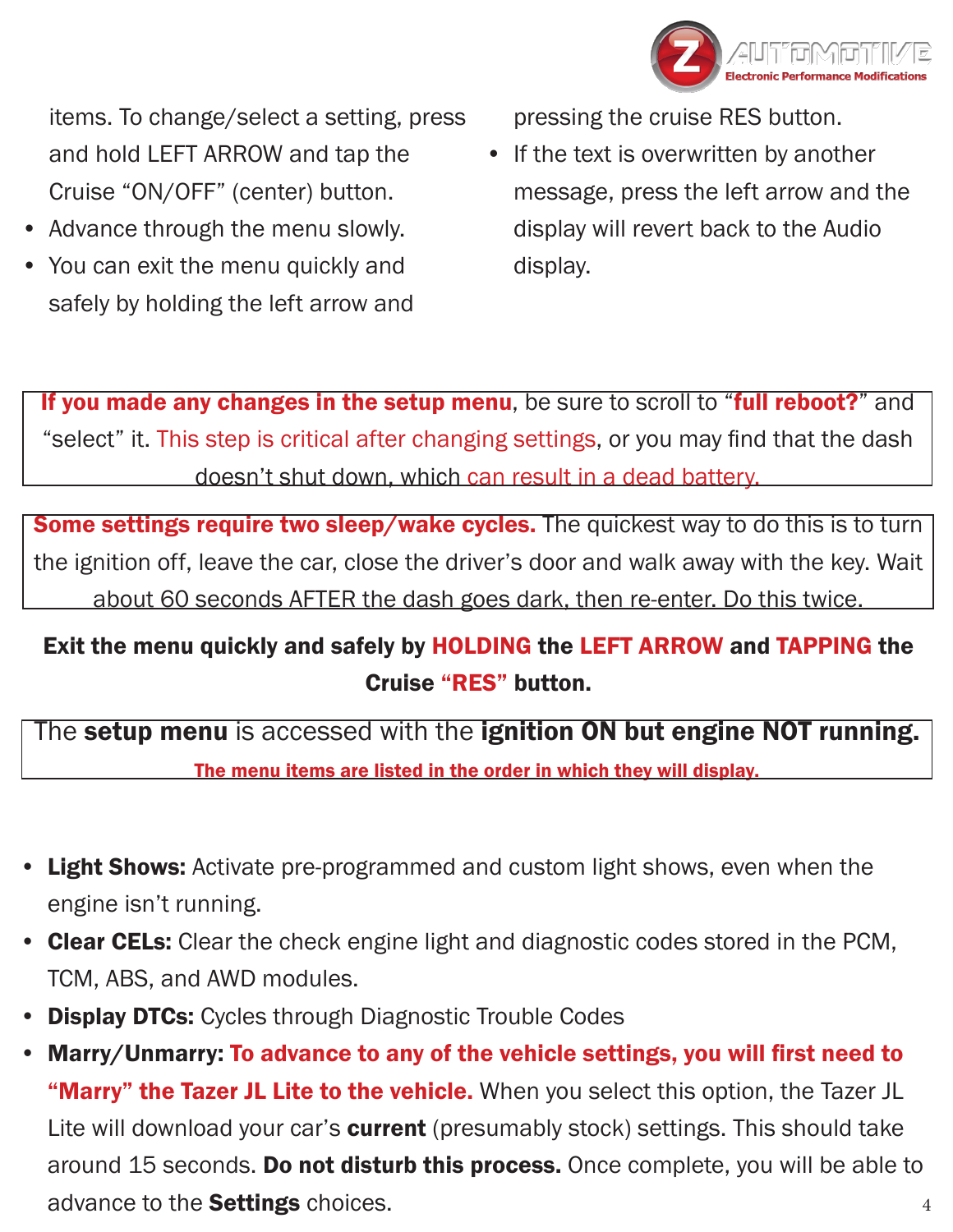

## <span id="page-4-0"></span>return the vehicle to stock. option and select it, allowing a full 2.5 minutes for the Tazer JL Lite to reboot all systems – the Select "UNMARRY" to

Uconnect will reboot twice in this time, the dash will reset, and when it's finished, the red security dot on the dash will turn on and back off. A few sleep cycles might be required for all changes to take effect.

• Submenus: Once married, you can advance though several sub-menus. Select a submenu using the method described above.

### Submenu Perf:

#### performance-based options

- **Set Tire Size:** Use this setting to change the calibration for tire size. Use the left arrow and cruise +/- buttons to raise or lower the value, then select it (left arrow and cruise on/off) to save the new setting.
- Set Gear Ratio: Use this setting to change the calibration for axle gear ratio. Use the left arrow and cruise +/- buttons to raise

or lower the value, then select it (left arrow and cruise on/off) to save the new setting.

• Set Transfer Case LOW ratio: Use this setting to change the calibration for 4LOW gear ratio. Use the left arrow and cruise +/- buttons to raise or lower the value, then select it (left arrow and cruise on/off) to save the new setting.

## Submenu Tire:

#### TPMS and tire size options

- Set TPMS: Turn the tire pressure monitoring system on or off.
- Set Tire Pressures Front/Rear: Change the TPMS warning pressures – use the left arrow and cruise +/- buttons

to raise or lower the pressure, then select it to save the new setting. (The car's computer will only recognize a Minimum of 25psi.)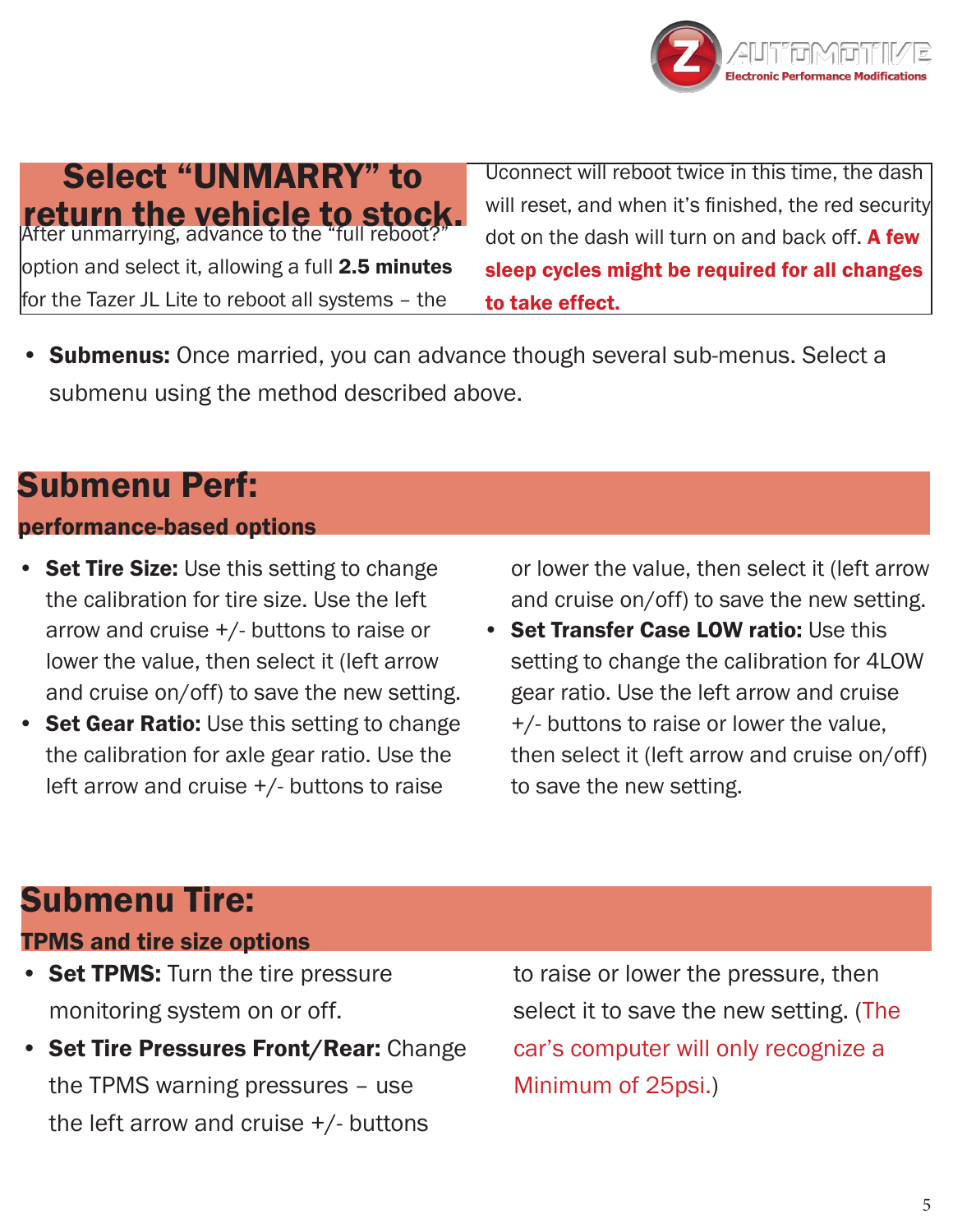

- <span id="page-5-0"></span>**Firmware Version Display:** Shows the current Tazer JL Lite firmware revision.
- **Serial Number Display:** Shows your Tazer JL Lite's serial number which is used to upgrade your Tazer JL Lite to a Tazer JL Mini
- **Unmarry Key:** Displays the current one-time use Unmarry Key. [See Page 8](#page-7-0)
- **Full Reboot:** Will reset vehicle modules and the Uconnect system twice. This takes 2.5 minutes to complete and should be performed after any Vehicle Settings are changed – Uconnect will reboot twice, the dash will reset, and when it's finished, the red security dot on the dash will turn on and back off. Once complete, shut off the vehicle, open and close the driver door and wait for a minute to be sure the dash turns off.

# Live Menu Settings

This section explains how to use the Tazer JL Lite's live functions – these are activated with the same button presses as the Settings Menu, but while the engine is RUNNING. These features will only work if the Tazer JL Lite remains plugged in. Please note that Trac Kill will be enabled after initial setup.

- Light Show: This is one method of activating the light shows. Selecting this will activate the first show, unless ZPU was used to change the startup show. There are 9 light shows – you can toggle through all 9, then back to OFF.
- Display Tazer JL Lite Firmware Revision: Displays the Tazer JL Lite's current firmware version: "TZ JL: x.x.x." (ie "TZJL:11.2.0")

## Non-Menu Live Settings

Some live functions of the Tazer JL Lite are not accessed via a menu, but rather work automatically or with **button presses**.

• Light Shows: The Tazer comes preconfigured with 6 light shows out of the box, plus 3 "make your own" light shows that you can configure with the ZPU utility. There are two ways to control the light shows on the Tazer:

**Keyfob:** The light show can be turned on by pressing unlock-

unlock-lock-unlock from the keyfob. This will start the first light show in the sequence (depending on which show it's configured to start with). Pressing unlock again will advance to the next enabled show. Pressing lock will turn off the light shows. You may lock the vehicle while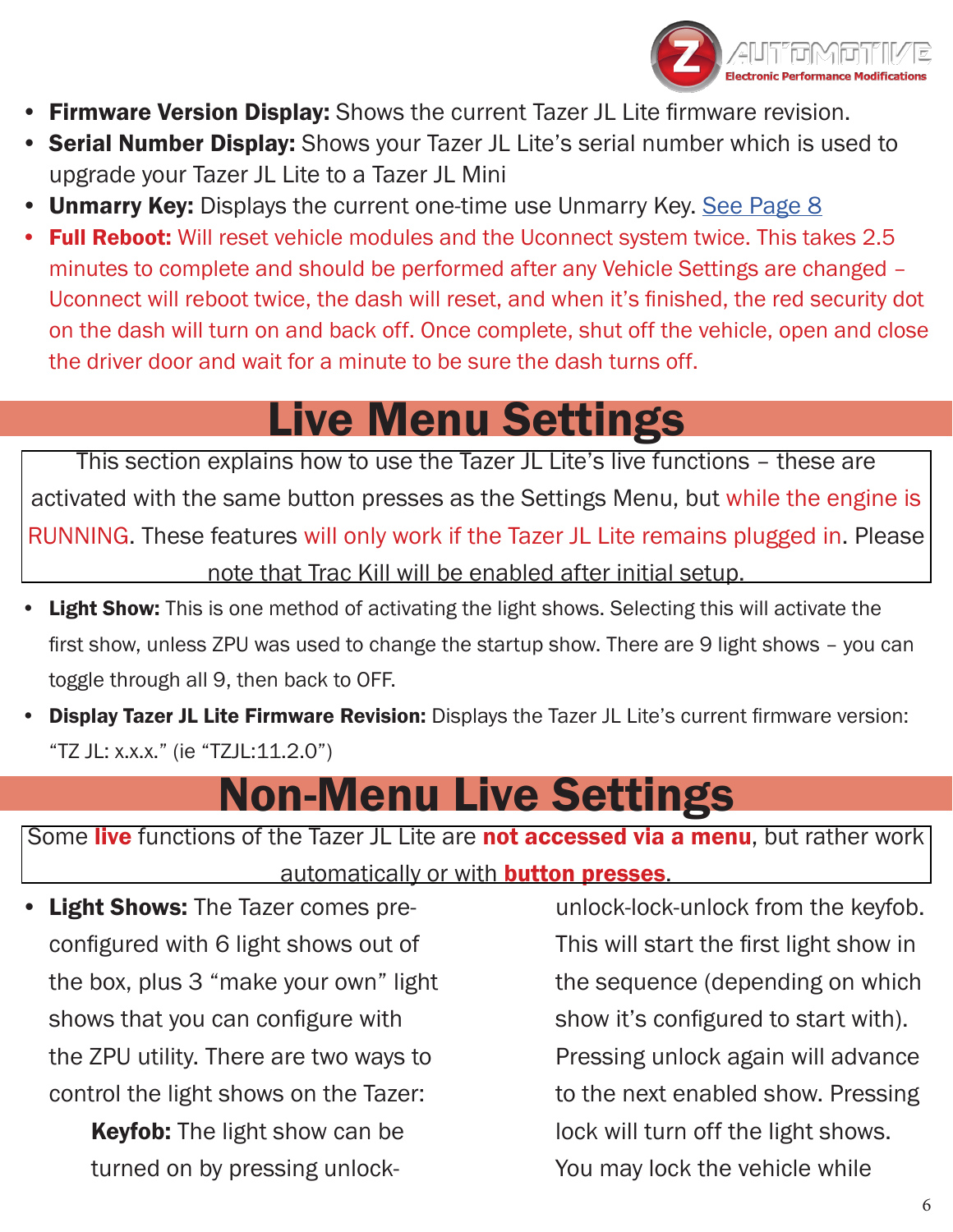

the shows are on by pressing the button on the door handle or using the key.

Dash Menu: You can start the show by setting the dash to "Audio" mode, then press the left arrow and tap cruise CANC button. "Lightshow?" will display on the dash. Hold left arrow and tap cruise on/off (center) button to turn on the first light show in the sequence. Again to advance to the next show. Exit the menu (left arrow and CANC) to turn off the show.

- **Start/Stop Kill:** Set the Start/Stop system as you wish, enabled/disabled, and the Tazer JL will set it that way then next time you start the vehicle.
- **Traction Kill:** Set the traction control system as you wish, enabled/disabled, and the Tazer JL will set it that way then next time you start the vehicle.
- Sway Bar in 2WD: Press the Sway bar button while in 2WD and it will disconnect or re-connect as if it were in 4WD. It will automatically re-connect at 30MPH and disconnect when the Jeep comes back to a full stop.
- **Cooldown Mode:** With the ignition on but engine not running, press the

right arrow and cruise cancel button at the same time to turn the engine fan on High. They will also turn off automatically if the battery voltage drops below 11V.

- Winch Mode: With the engine running, press the left arrow and cruise RES buttons at the same time. The engine will rise to the RPM selected in the live menu (default 2000). There may be a few seconds delay before it changes. It will NOT raise if you touch the accelerator pedal, and will cancel if you do.
- Line Lock: While in 2WD, press and hold the left arrow and cruise set $(+)$ buttons. Continue to hold and pump the brakes twice, firmly. The Jeep will stay held using only the front brakes while you press on the accelerator to do a burnout. "LineLock" will be displayed in the cluster.
- Rock Crawl (patent pending): Press and hold the left arrow and cruise set(-) button, and pump the brakes twice. The Jeep will hold using all four brakes while you can work the pedals to apply torque, and release the buttons when you're ready to move. "RockCrawl" will be displayed in the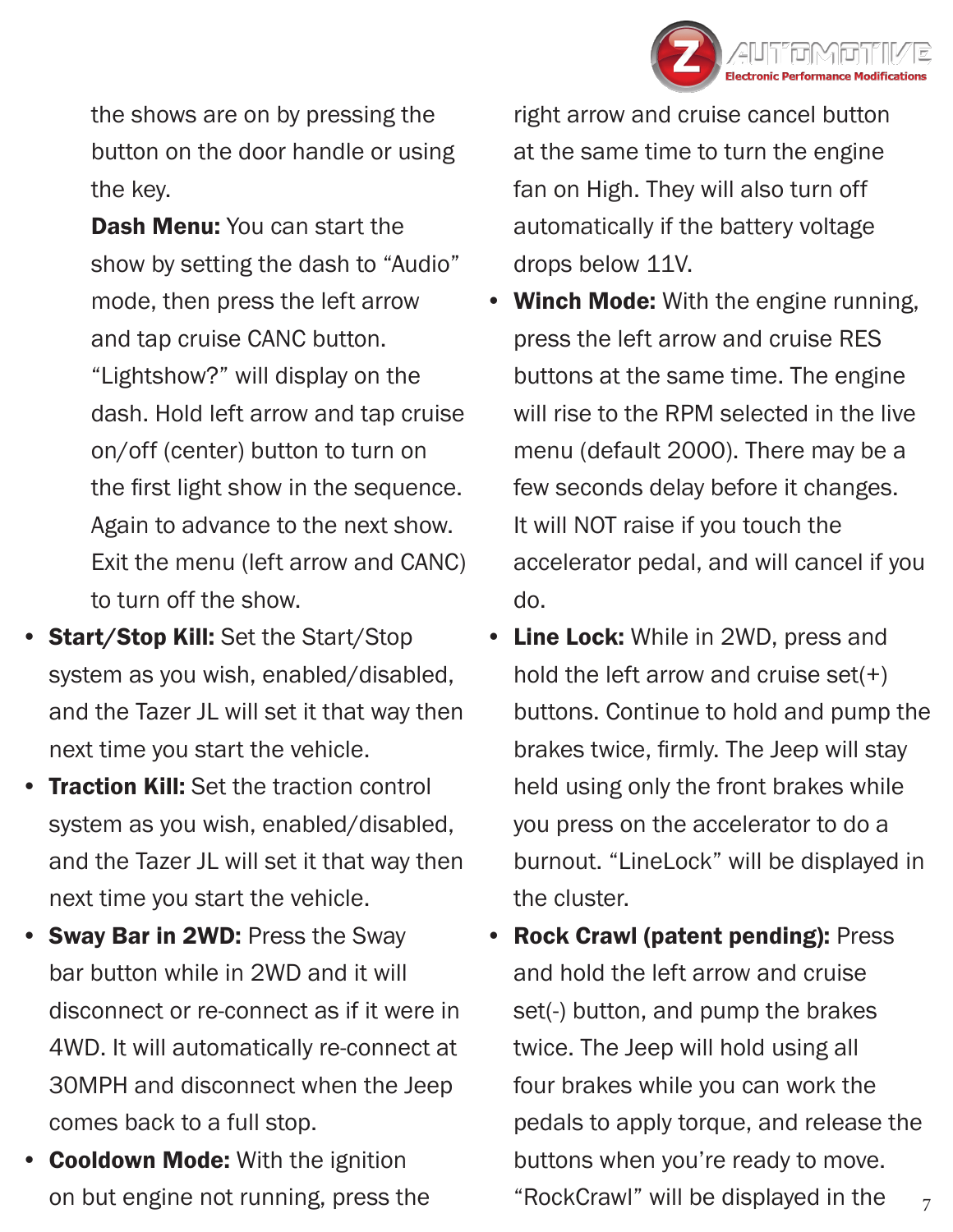

<span id="page-7-0"></span>cluster.

**Partial Reboot: Press left arrow and** cruise RES with the ignition set to RUN and engine is not running, and

the Tazer will reset several systems including the PCM (engine adaptives), RF Hub, Instrument cluster, ABS, BCM.

## **Configuration**

Configuration of the Tazer is accomplished by using the supplied USB cable connected to a PC or Mac, using the ZPU Programming Utility. The ZPU User Guide explains how to install ZPU and how to perform firmware updates. If you misplace or damage your USB cable, you can replace it with any common "USB Lite B" data/charging cable.

Please see the accompanying "Light Show Configuration Guide" to configure your

Tazer's light show options.

## The Unmarry Key

When you select "Unmarry" from the Tazer menu, all of your settings will revert to whatever they were when you originally Married your Tazer.

If you receive a Tazer second-hand, or lose access to your vehicle without unmarrying your Tazer and receive the "Not VIN XXXX" error:

- 1. Navigate to the "UM Key" item in the Tazer's EVIC menu, described on page 10.
- 2. Write this key down, and visit this URL to purchase our Unmarry Service, where you'll be prompted to enter that key: https://www.zautomotive.com/product/unmarry-key/
- 3. Return to the UM Key option in the EVIC menu and hit (Left Arrow + Cruise+/-) to begin entering the code provided with your purchase.
- 4. Press Left + Cruise On/Off to proceed to the next character.
- 5. Once you've entered the last (eighth) digit, your Tazer will report whether the unmarry has succeeded or failed.

### Tazer JL Mini Upgrade

Your Tazer JL Lite can be upgraded to a Tazer JL Mini, which supports many more options for changing vehicle settings. Visit this link for the full list: [https://www.zautomotive.com/zpu/instructions/](https://www.zautomotive.com/zpu/instructions/TazerJLMiniUserGuide1120.pdf) [TazerJLMiniUserGuide1120.pdf](https://www.zautomotive.com/zpu/instructions/TazerJLMiniUserGuide1120.pdf)

- 1. Navigate to the "Serial Number" item in the Tazer's EVIC menu, described on [page](#page-5-0) 6.
- 2. Visit this URL to purchase an upgrade activation key. You'll be prompted to enter the serial number: [https://www.zautomotive.com/product/activation-key/](https://www.zautomotive.com/product/activation-key/ )
- 3. Return to the Serial Number option in the EVIC menu and hit (Left Arrow + Cruise+/-) to begin entering the code provided with your purchase.
- 4. Press Left + Cruise On/Off to proceed to the next character.
- 5. Once you've entered the last (eighth) digit, your Tazer will report whether the activation has succeeded or failed.